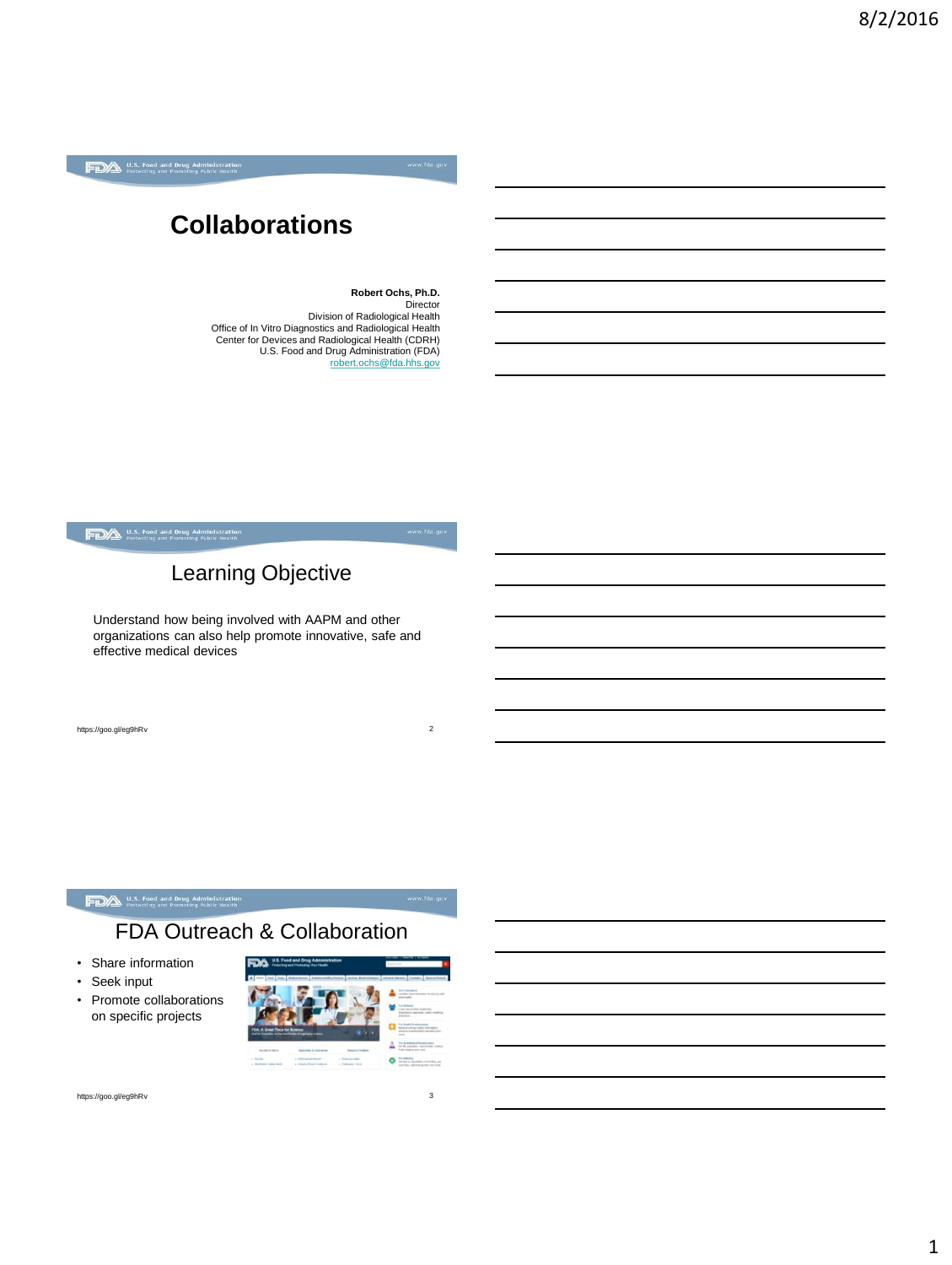

### Food, Drug & Cosmetic Act

- Coordination, research, and outreach are in the law…
	- "plan, conduct, coordinate, and support research, development, training, and operational activities to minimize the emissions of and the exposure of people to, unnecessary electronic product radiation" (360ii(a)(2))
	- "maintain liaison with and receive information from other Federal and State departments and agencies with related interests, professional organizations, industry, industry and labor associations, and other organizations on present and future potential electronic product radiation" (360ii(a)(3)).

https://goo.gl/eg9hRv 4

U.S. Food and Drug Administration<br>Protecting and Promoting Public Health

### **Collaborations**

• The majority of the employees in our divisions are involved in collaborations with federal, state, national, and international groups and individuals across the product areas that we regulate

https://goo.gl/eg9hRv 5

#### **FDA** U.S. Food and Drug Administration

### Federal and State Agencies

- Exchange product safety information
- Exchange information on regulatory activities
- Participate on grant reviews

|  | BARDA         | Biomedical Advanced Research and Development<br>Authority         |
|--|---------------|-------------------------------------------------------------------|
|  | <b>FAA</b>    | <b>Federal Aviation Administration</b>                            |
|  | FCC.          | Federal Communications Commission                                 |
|  | <b>CPSC</b>   | <b>Consumer Product Safety Commission</b>                         |
|  | CRCPD         | Conference of Radiation Control Program<br>Directors              |
|  | <b>ISCORS</b> | Interagency Steering Committee on Radiation<br>Standards (ISCORS) |
|  | <b>IWGMI</b>  | Interagency Workgroup on Medical Imaging                          |
|  | <b>NIH</b>    | National Institute of Health                                      |
|  | <b>NIST</b>   | National Institute of Standards and Technology                    |

https://goo.gl/eg9hRv NRC Nuclear Regulatory Commission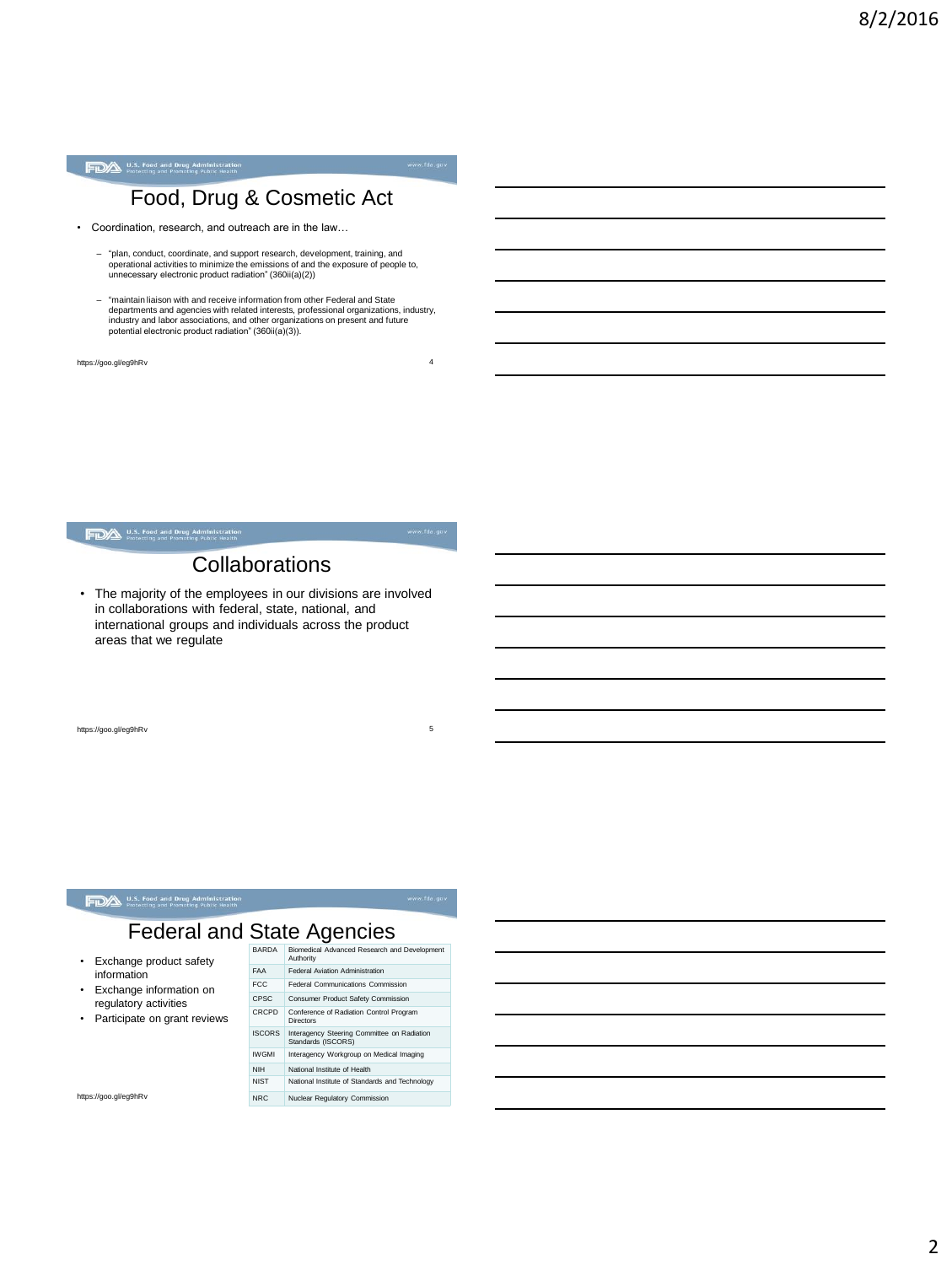### National Organizations

- Product specific workgroups • Conference attendance /
- presentations to learn and share information

| AAPM            | American Association of Physicists in<br>Medicine            |
|-----------------|--------------------------------------------------------------|
| <b>ACR</b>      | American College of Radiology                                |
| <b>ASTRO</b>    | American Society for Radiation<br>Oncology                   |
| Image<br>Gently | Alliance for Radiation Safety in Pediatric<br>Imaging        |
| <b>NCRP</b>     | National Council on Radiation Protection<br>and Measurements |
| <b>QIBA</b>     | Quantitative Imaging Biomarker Alliance                      |
|                 | and many more                                                |
|                 | ï                                                            |

https://goo.gl/eg9hRv

#### International Organizations • Share information on radiation safety and regulations  $HERC$

• Develop radiation safety publications

U.S. Food and Drug Administration

| <b>HFRCA</b> | Heads of the European<br>Radiological protection Competent<br>Authorities (HERCA) |
|--------------|-----------------------------------------------------------------------------------|
| <b>IAFA</b>  | International Atomic Energy Agency                                                |
| <b>ICRP</b>  | International Commission on<br>Radiological Health (ICRP)                         |
| WHO          | World Health Organization                                                         |

https://goo.gl/eg9hRv

#### U.S. Food and Drug Administration

### Standards and Trade Associations

**ICRP** 

WHO

- Work on product specific standards
- Single point-of-contact to receive/share information with product manufacturers

| AdvaMed     | Advancing Medical Technology<br>Association  |
|-------------|----------------------------------------------|
| IFC.        | International Electrotechnical<br>Commission |
| <b>MITA</b> | Medical Imaging Technology Alliance          |

https://goo.gl/eg9hRv

8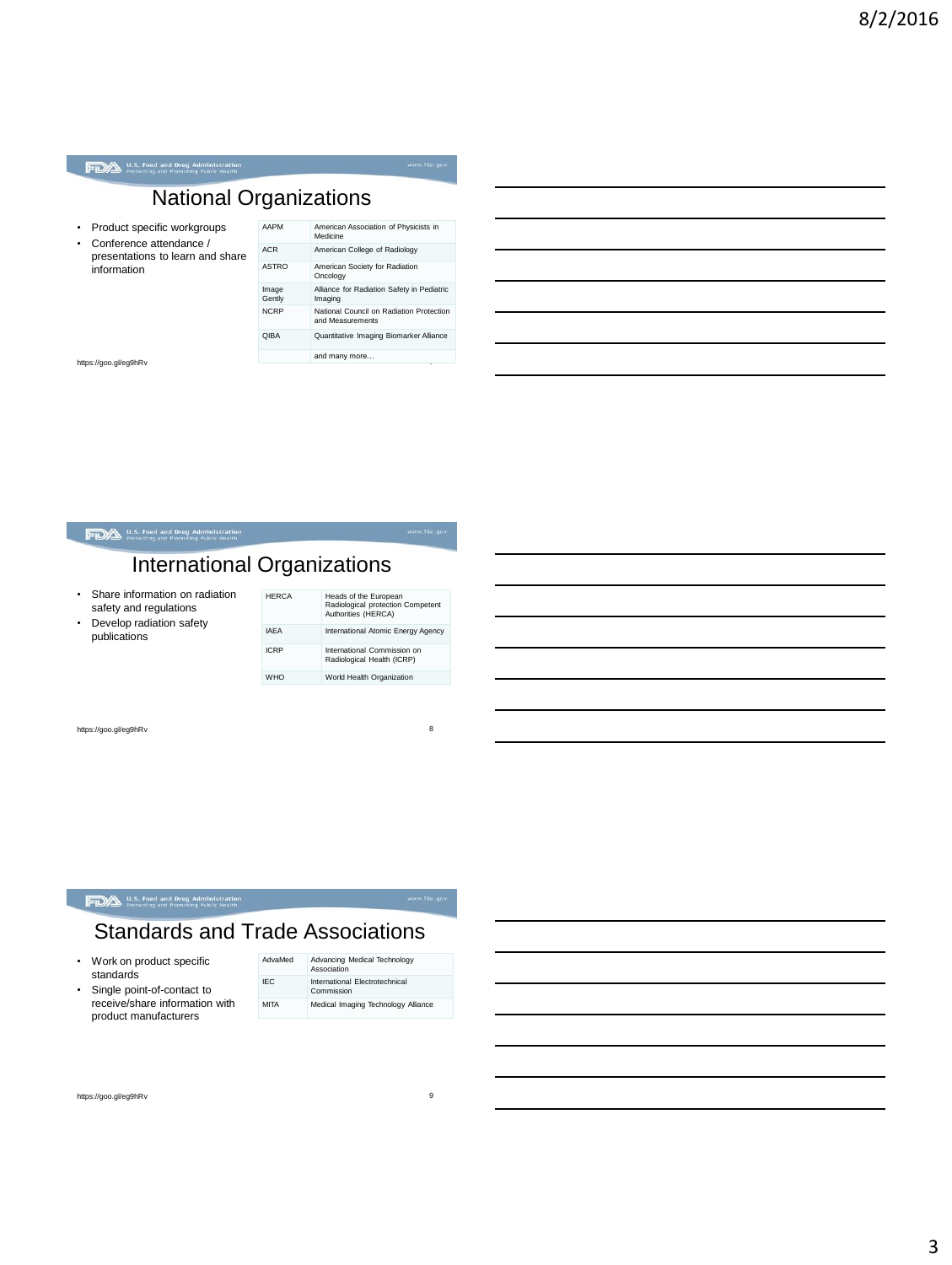4

U.S. Food and Drug Administration

### Discuss examples related to…

- AAPM Committees and IEC Standards
- Radiation/Product Safety
- Research and Development

(note: in the examples, I have underlined how you can be involved, or may be directly impacted)

https://goo.gl/eg9hRv 10

#### U.S. Food and Drug Administration

### AAPM Committees

- FDA attendees coordinate to cover most AAPM committees, and FDA staff chair/co-chair multiple committees
- Government and Regulatory Affairs (GRAC)
- Technology Assessment Committee (TAC)<br>• Imaging Physics Committee (IPC)
- Imaging Physics Committee (IPC)
- Computed Tomography Subcommittee
	- TG 200 CT Dosimetry Phantoms and the implementation of AAPM Report Number 111 TG 233 Performance Evaluation of Computed Tomography Systems
- Computer Aided Detection in Diagnostic Imaging (CAD) Subcommittee
- Mammography Subcommittee
- 

– Radiography and Fluoroscopy Subcommittee • TG 150 – Acceptance Testing and Quality Control of Digital Radiographic Imaging Systems 11 https://goo.gl/eg9hRv

#### U.S. Food and Drug Administration<br>Protecting and Promoting Public Health

### AAPM Committees

- Pediatric Imaging Subcommittee
	-
	- TG 251 Survey of Pediatric Fluoroscopic Exposure Rates TG 252 Methodology for the development of pediatric techniques for computed radiography and digital radiography
- TG 261 Quality control methodology for low-dose dental and maxillofacial CBCT systems – Tomosynthesis Subcommittee
- TG 245 Tomosynthesis Quality Control
- Work Group on Medical Display
- 
- TG 196 Requirements and methods for color displays in medicine TG 260 Considerations for the Use of Handheld Devices for Viewing Medical Images
- TG 270 - Display QA
- Working Group on Magnetic Resonance Safety
- and radiation therapy committees...

https://goo.gl/eg9hRv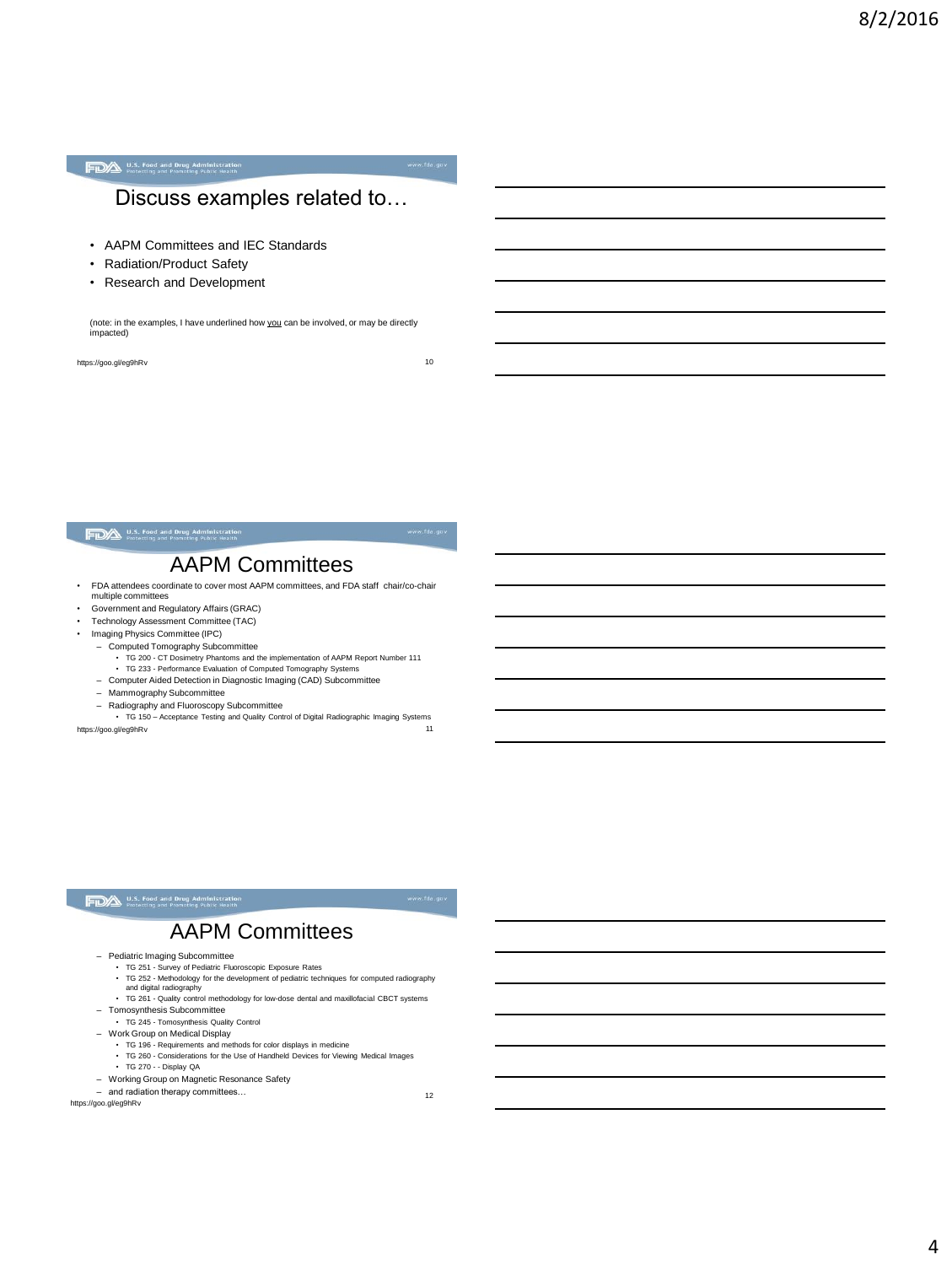#### U.S. Food and Drug Administration<br>Protecting and Promoting Public Health

### International Standards

- Division wants to increase reliance on voluntary consensus standards and issue guidance documents that reference IEC standards or allow conformance to voluntary standards, in lieu of parts of FDA standards
- FDA is engaged with IEC and industry organizations to introduce safety features into the national and international standards for medical (e.g., xray, MRI) and non-medical (e.g., laser, microwave) products
- You can be involved in standards development, or related workgroups

https://goo.gl/eg9hRv 13

#### U.S. Food and Drug Administration

### IEC Standards: X-Ray Equipment

- FDA is an active participant in the development of CT, fluoroscopy, and radiography IEC standards
- FDA proposals for updates to standards based on AAPM, ACR, Image Gently and input from other professional organizations include requirements to provide QC instructions to users, structured dose reporting, and pediatric safety features
- FDA is working with CRCPD's H-46 Task Force on IEC Standards to develop a pathway to address the practical implementation issues related to performance testing done by FDA, states, and medical physicists
- FDA is seeking to engage you (regulators, industry, and physicists) to explore how to support performance testing to voluntary consensus standards 14

#### **FDA** U.S. Food and Drug Administration

### Radiation Safety

- FDA is actively engaged with international organizations (e.g., WHO, IAEA, HERCA) and researchers on issues related to product and radiation safety
- Recent publications:
	-
	- WHO publication "Communicating radiation risks in paediatric imaging" in April 2016<br>– Cancer risks in U.S. radiologic technologists working with fluoroscopically-guided interventional<br> procedures (AJR: Amer J Ro – Long-term Mortality in 43,763 U.S. Radiologists Compared with 64,990 U.S. Psychiatrists (Radiology
	- July 2016)

– Organ doses from diagnostic medical radiography – trends over eight decades (1930 to 2010) (Health Physics 2016; in press) <sup>15</sup> https://goo.gl/eg9hRv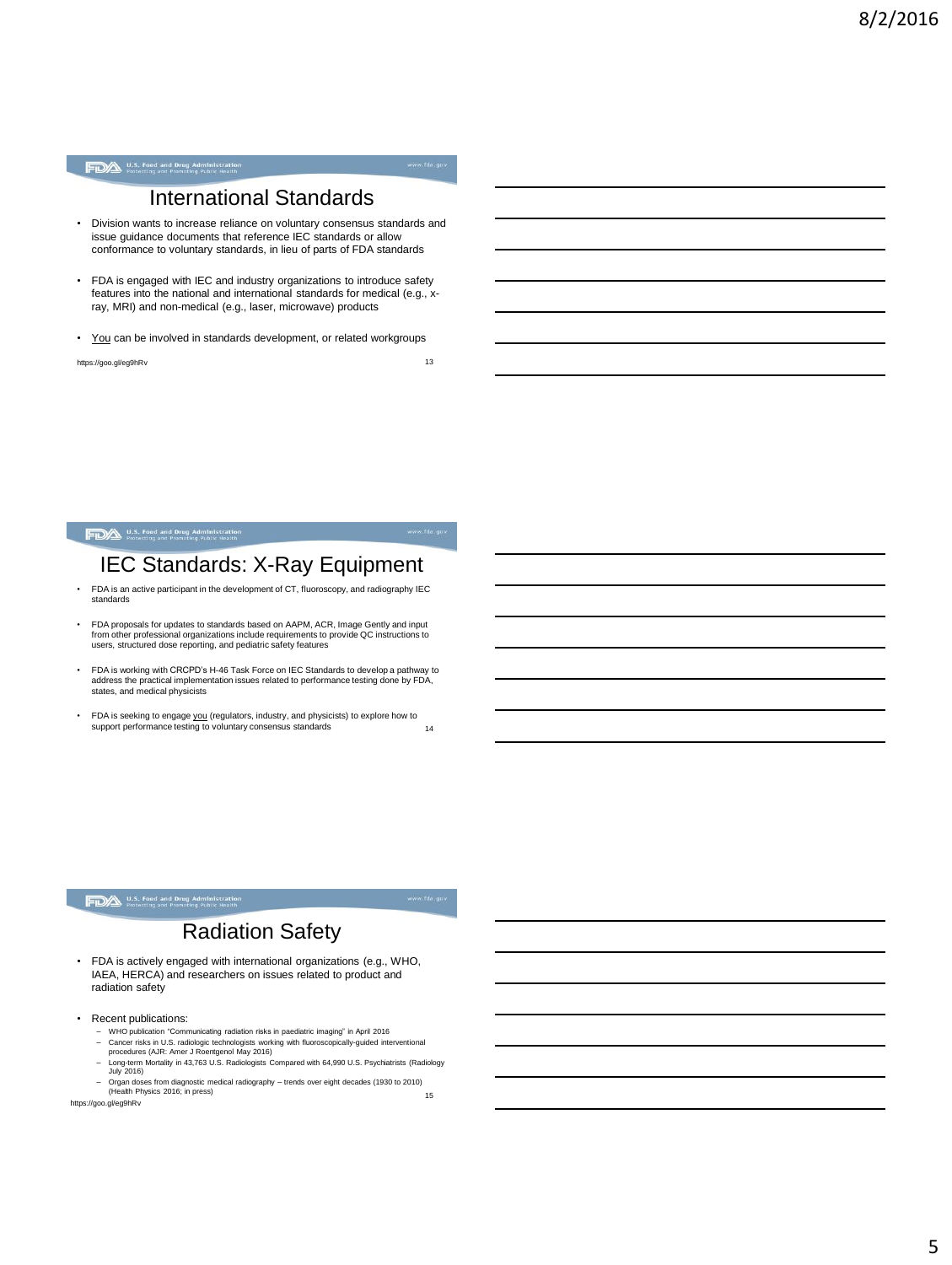#### U.S. Food and Drug Administration<br>Protecting and Promoting Public Health

#### Nationwide Evaluation of X-ray Trends Surveys

- Collaboration among FDA, CRCPD, and ACR
	- Captures radiation exposure data using phantoms from a nationally representative sample of U.S. clinical facilities for specific examinations
	- Publishes the state of the practice of diagnostic radiology
		- November 2015 Publication of CT Survey (dosimetry for 17 adult and pediatric exams) June 2016 Summary publication for Cardiac Catheterization Fluoroscopy
	- Upcoming Dental Radiography (currently analyzing collected data)
- You can help with data collection and analysis

<http://www.crcpd.org/Pubs/NEXT.aspx> https://goo.gl/eg9hRv

16

#### U.S. Food and Drug Administration

# Magnetic Resonance Imaging

- MR Burn Prevention Poster (October 2015)
- Collaboration with members of the International Society for Magnetic Resonance in Medicine
- Incorporates knowledge from review of most frequent adverse events (submitted by you as a facility/manufacturer)
- You can download/print a copy

<http://www.ismrm.org/mr-safety-links/mri-burn-prevention-poster/><br>http://www.fda.gov/Radiation-EmittingProducts/RadiationEmittingProductsandProcedures/MedicalImaging/MRI/MRI/DOA



#### **FDA** U.S. Food and Drug Administration

### Radiation Oncology

- Exchange information with ASTRO, NRC, and federal agencies related to adverse events and device failures
- FDA Participation in IEC Subcommittee 62C Radiation Therapy:
	- Discussed key changes in the 4th edition of LINAC standard, IEC 60601-2-1: Particular requirements for the basic safety and essential performance of electron accelerators in the range 1 MeV to 50 MeV
	- Discussion of amendment and new editions of IEC 61217 (Coordinates & Scales) 62083 (Treatment planning systems), 62274 (Record & Verify) and 61168 (Simulator performance)
- Your participation and reporting of adverse event is important to <u>it out</u> participation and reporting or adverse event is important to identifying trends and enhance safety standards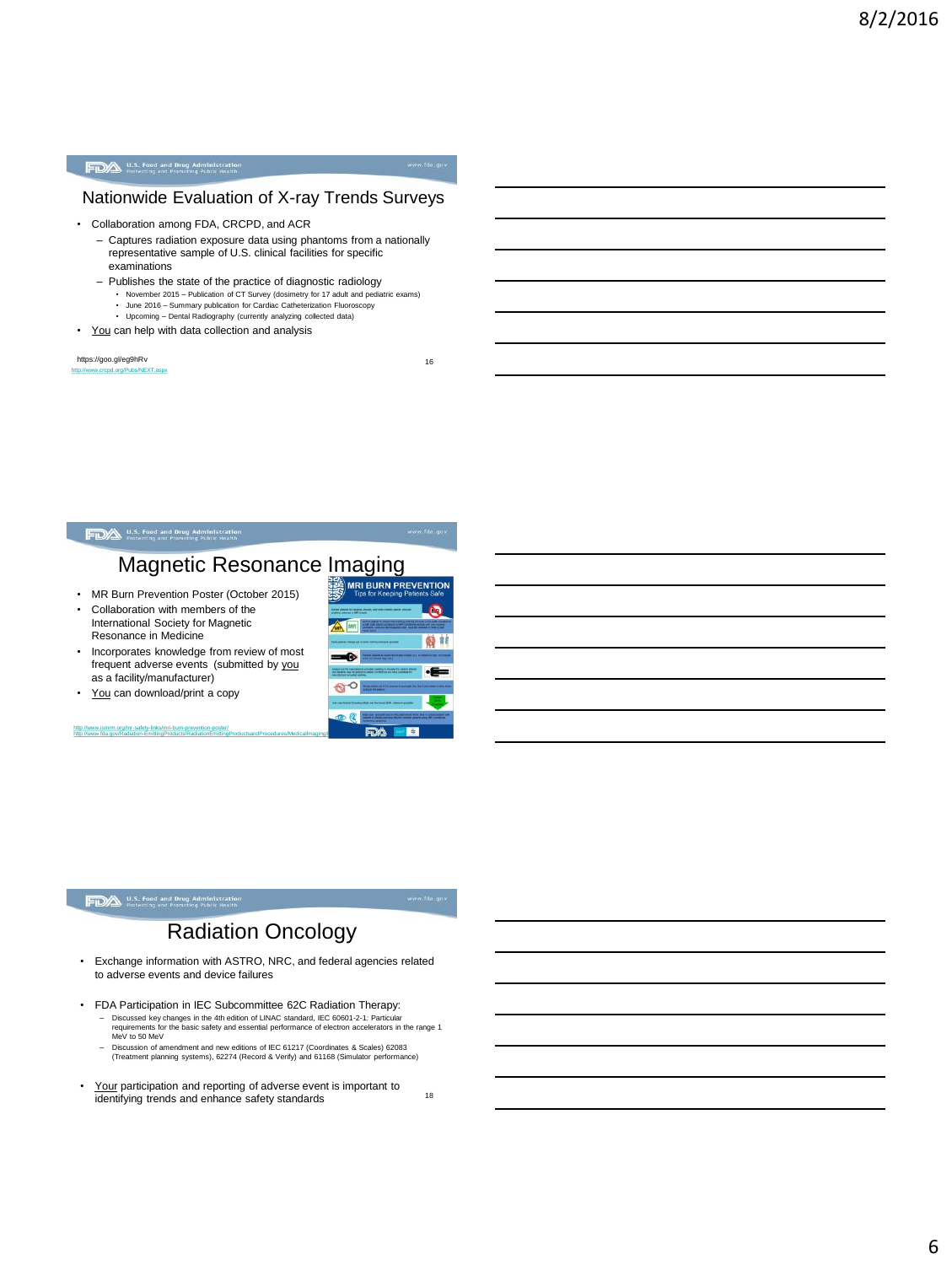#### U.S. Food and Drug Administration<br>Protecting and Promoting Public Health

### FDA Guidance Documents

- Provide another means for stakeholder input, and consistency – FDA's Guidance for the submission of 510(k)'s for Solid State X-ray Imaging Device recommends a list of tests to be performed for digital radiographic systems with solid s**tate x-ray imagers in premarket submissions**<br>[\(http://www.fda.gov/MedicalDevices/DeviceRegulationandGuidance/GuidanceDocumen](http://www.fda.gov/MedicalDevices/DeviceRegulationandGuidance/GuidanceDocuments/ucm073780.htm)<br>t<u>s/ucm073780.htm</u>)
	- TG150 (Acceptance Testing and Quality Control of Digital Radiographic Imaging Systems) is currently working on a AAPM report for a list of recommended acceptance and routine tests for digital radiographic systems
- Your collaboration/comments promote use of the latest science and  $\overline{\text{consistency}}$  in premarket testing and clinical quality control  $\overline{\text{19}}$

#### U.S. Food and Drug Administration

### FDA Public Advisory Panel Meetings

- FDA holds public advisory panel meetings to seek feedback from panel experts, patients, members of the public, and regulated industry
	- Example: FDA Public Workshop Advancing the Development of Biomarkers in Traumatic Brain Injury, March 3, 2016
- You can apply to be a member of the Radiological Advisory Committee [\(http://www.fda.gov/AdvisoryCommittees/default.htm](http://www.fda.gov/AdvisoryCommittees/default.htm))
- You can present as a member of the public at these meetings, or send comments regarding the meeting materials and/or draft guidance<br>documents documents 20

https://goo.gl/eg9hRv

#### **FDA** U.S. Food and Drug Administration

### FDA Communications

- You can sign-up to you to receive important FDA news and information as it become available (e.g., Recalls and Safety Alerts, Medical Devices, Radiological Health, FDA Press Releases)
- Note: options for medical and non-medical radiation emitting electronic products that FDA regulates (e.g., lasers, microwaves, sunlamps)
- FDA also publishes notices of guidance documents, upcoming meetings, and proposed regulations in the Federal Register

http://www.fda.gov/AboutFDA/ContactFDA/StayInformed/GetEmailUpdates/default.htm?source=gov

21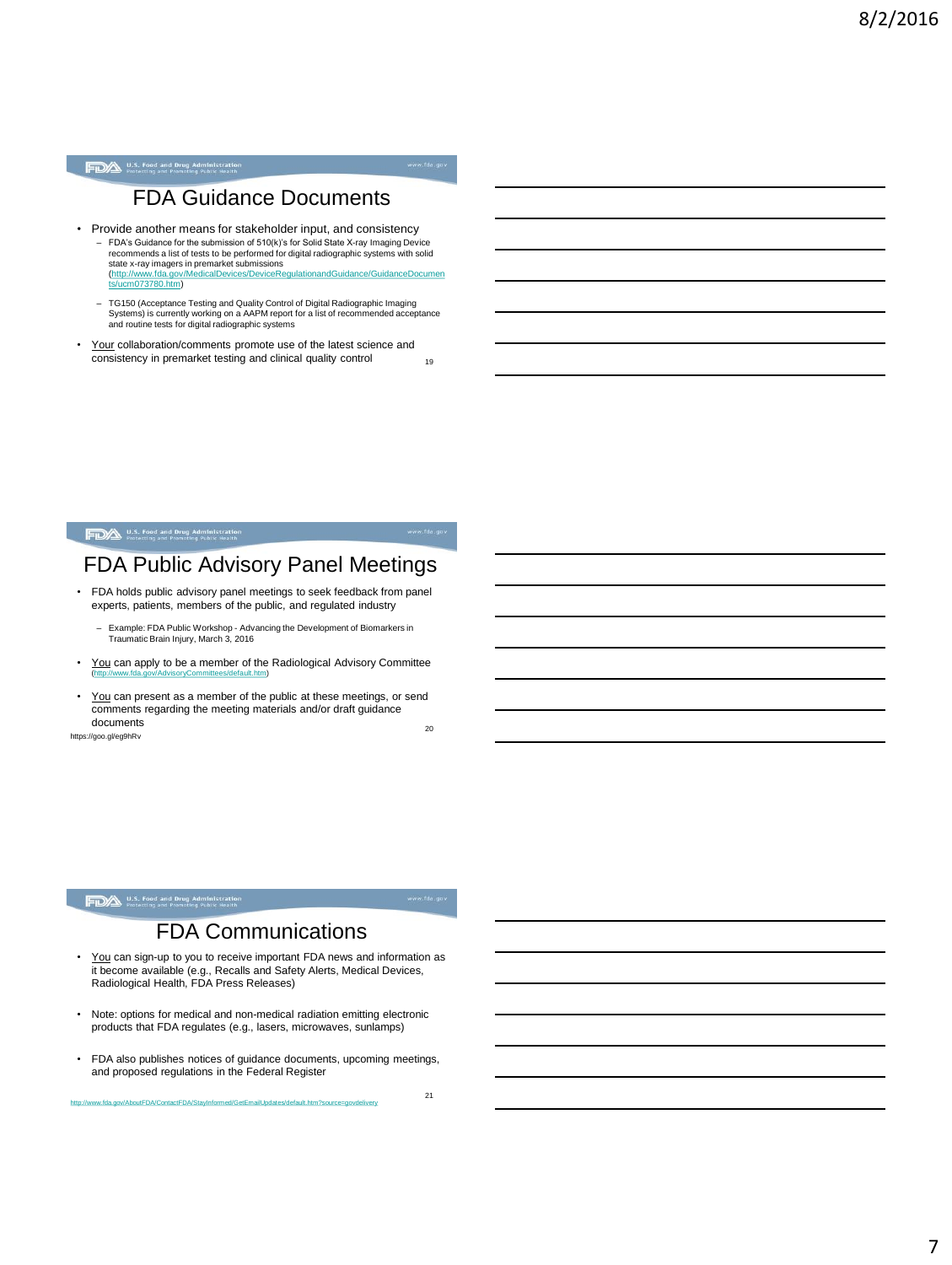### Product Development

• FDA's mission to protect and promote public health depends on safe and effective products coming to the market

https://goo.gl/eg9hRv

22

## U.S. Food and Drug Administration<br>Protecting and Promoting Public Health

### Pre-Submissions

- FDA/CDRH's pre-submission program allows *you* (researchers or manufacturers) to request feedback from the FDA on proposed regulatory pathway and protocols
	- (also for study risk determination, information, and submission issue meetings)
- Consider for devices with novel or specific intended uses
- Guidance: Request for Feedback on Medical Device Submissions [http://www.fda.gov/downloads/MedicalDevices/DeviceRegulationandGuidance/GuidanceDocuments/UC](http://www.fda.gov/downloads/MedicalDevices/DeviceRegulationandGuidance/GuidanceDocuments/UCM311176.pdf) [M311176.pdf](http://www.fda.gov/downloads/MedicalDevices/DeviceRegulationandGuidance/GuidanceDocuments/UCM311176.pdf)

https://goo.gl/eg9hRv

#### **FDA** U.S. Food and Drug Administration

### Grant Reviews

- Our division *occasionally* receives a request to provide feedback on the application and/or regulatory pathway discussion for grant proposals for innovative therapeutic and diagnostic devices – Examples: BARDA and NIH grants
- Our feedback provides grant applicants with a better understanding the regulatory pathway for new products

(industry and researchers can submit [pre-submissions](http://www.fda.gov/downloads/medicaldevices/deviceregulationandguidance/guidancedocuments/ucm311176.pdf) directly to FDA/CDRH to request feedback on protocols intended to<br>support a FDA regulatory submission)

https://goo.gl/eg9hRv

23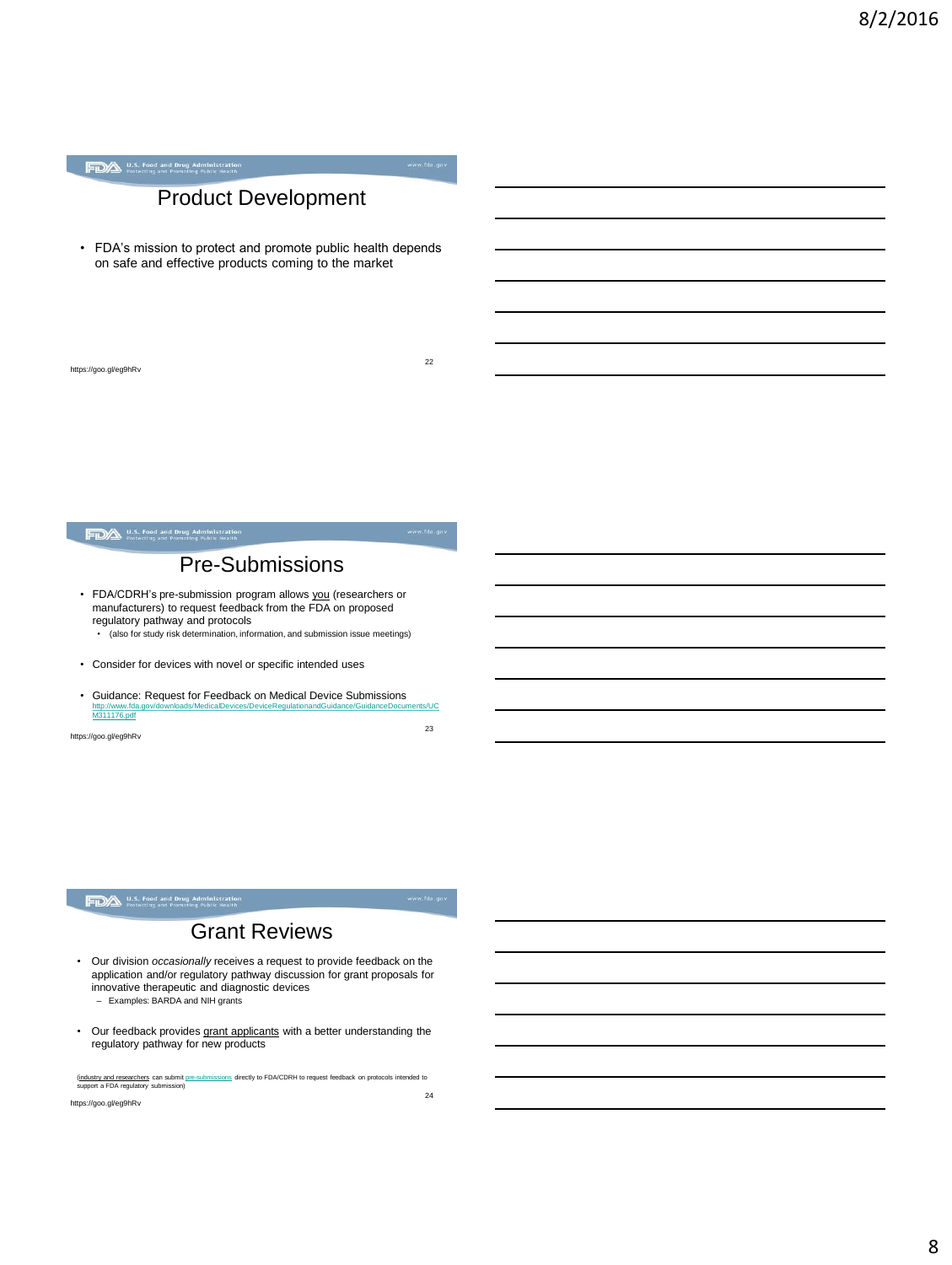### Quantitative Imaging Biomarkers Alliance

- Collaboration to create consistent, reliable, valid and achievable quantitative imaging results across imaging platforms, clinical sites, and time
- Accelerating development and adoption of hardware and software standards to achieve accurate and reproducible quantitative results from imaging methods
- FDA is well represented across the committees and has lead related research projects
- You can become involved to support the research and development

<https://www.rsna.org/qiba/>

#### U.S. Food and Drug Administration

25

### Research Collaborations

- Supports the evaluation of safety and effectiveness of products
	- Phantom development for breast imaging TG245 Tomosynthesis Quality Control (Steve Glick, co-chair)
	-
	- Computed aided diagnosis and methodologies for algorithm assessment Computer Aided Detection in Diagnostic Imaging (CAD) Subcommittee (Berkman Sahiner, SC Chair)
	- Virtual imaging clinical trials for regulatory evaluation (VICTRE) TG234 Task Group on Virtual Tools for the Evaluation of New 3D/4D Breast Imaging Systems (Kyle Myers, TG Co-chair)
	- CT iterative reconstruction object assessment of image quality and dose reduction
	-
- You can collaborate, or download imaging system simulation tools and statistical analysis software for reader or algorithm assessment that CDRH makes public Soliwate for reader or algorithm assessment that CDNTTmakes public<br>[\(https://github.com/DIDSR](https://github.com/DIDSR)) 26

#### **FDA** U.S. Food and Drug Administration

#### Summary

- FDA engages in multiple efforts to seek public input, and collaborate with federal, state, national, international groups, and individuals
- Being involved with AAPM and other organizations and sharing your research/physics/clinical expertise helps promote safe and effective medical devices